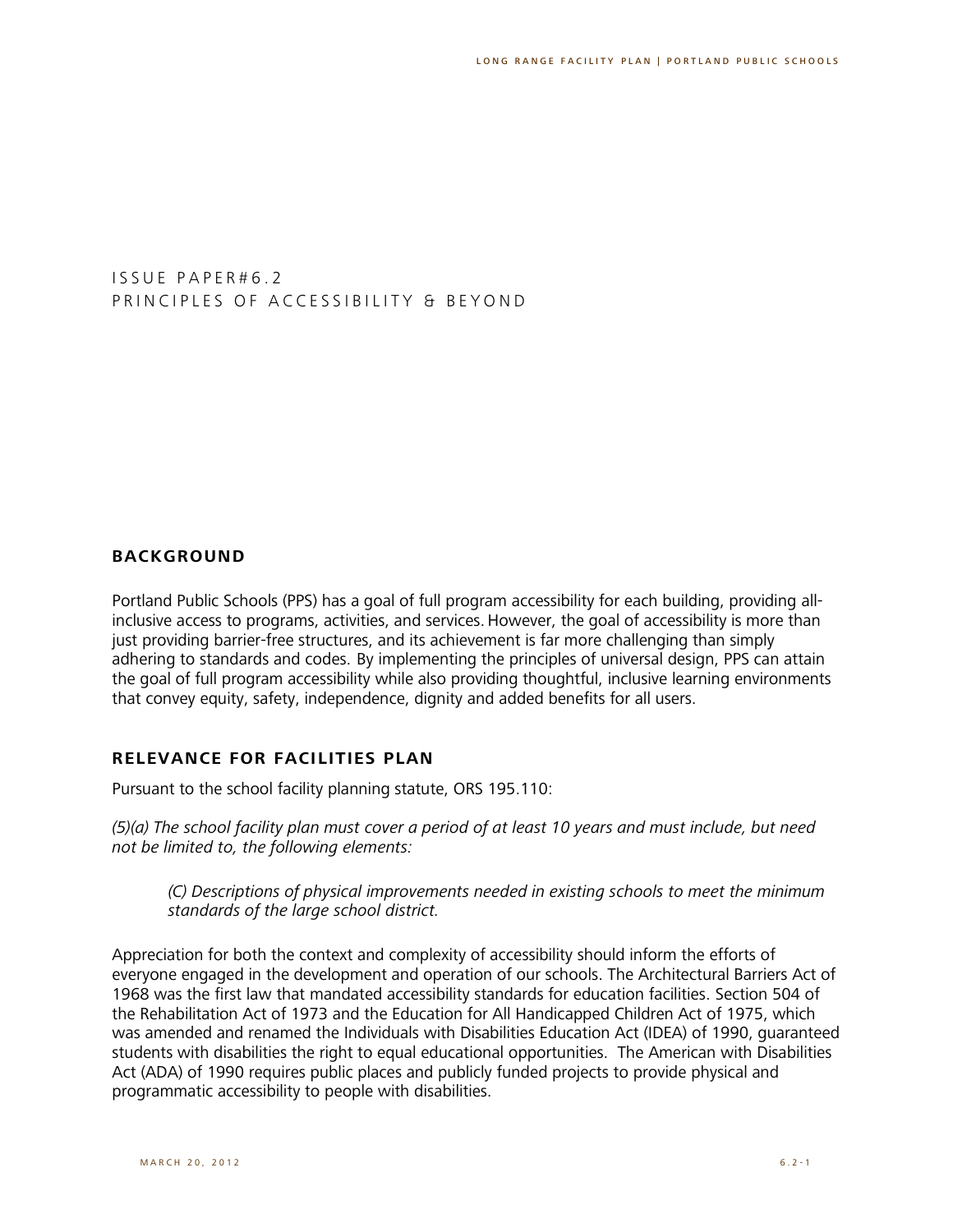Universal design, however, is a worldwide movement that approaches the design of the environment, products, and communications to be usable by all people without adaptation. Known elsewhere in the world as design for all, life-span design, and inclusive design, universal design consists of seven governing principles calling for designed environments that are equitable, flexible, intuitive, perceptible, safe, easy, and accommodating. These principles should be applied to evaluate existing PPS buildings, guide the design process when adaptation is required, and educate both designers and users about the characteristics of more usable learning tools and environments.

In future capital work, the district minimum standard shall be the General ADA Guidelines and Standards outlined in the 2009 PPS Facility Assessment as amended and updated from time to time.

The following Principles of Universal Design were developed by The Center for Universal Design in collaboration with a consortium of universal design researchers and practitioners across the United States. Use or application of the Principles in any form by individual or organization is separate and distinct from the Principles and does not constitute or imply acceptance or endorsement by The Center for Universal Design of the use or application.

## **1. QUITABLE USE**

### **The design is useful and marketable to people with diverse abilities.**

- a) Provide the same means of use for all users: identical whenever possible; equivalent when not.
- b) Avoid segregating or stigmatizing users.
- c) Provisions for privacy, security, and safety should be equally available for all users.
- d) Make the design appealing to all users.

### **2. FLEXIBILITY IN USE**

### **The design accommodates a wide range of individual preferences and abilities.**

- a) Provide choice in methods of use.
- b) Accommodate right- or left- handed access and use.
- c) Facilitate the user's accuracy and precision.
- d) Provide adaptability to the user's pace.

### **3. SIMPLE AND INTUITIVE**

### **Use of the design is easy to understand, regardless of the user's experience, knowledge, language skills, or current concentration level.**

- a) Eliminate unnecessary complexity.
- b) Be consistent with user expectations and intuition.
- c) Accommodate a wide range of literacy and language skills.
- d) Arrange information consistent with it's importance.
- e) Provide effective prompting and feedback during and after task completion.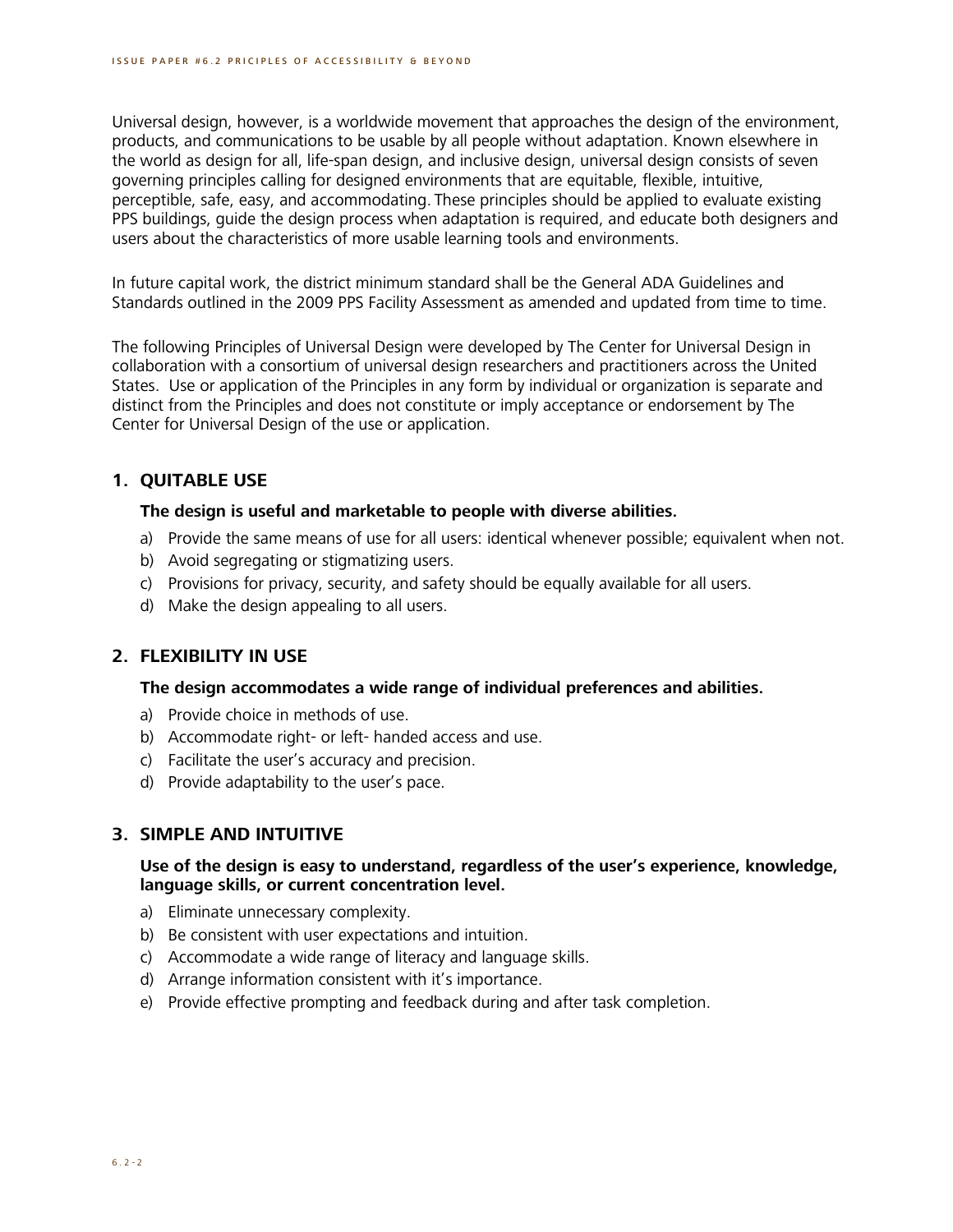# **4. PERCEPTIBLE INFORMATION**

### **The design communicates necessary information effectively to the user, regardless of ambient conditions or the user's sensory abilities**

- a) Use different modes (pictorial, verbal, tactile,) for redundant presentation of essential information.
- b) Provide adequate contrast between essential information and its surroundings.
- c) Maximize "legibility" of essential information.
- d) Differentiate elements in ways that can be described (i.e., make it easy to give instructions or directions).
- e) Provide compatibility with a variety of techniques or devices used by people with sensory limitations.

### **5. TOLERANCE FOR ERROR**

### **The design minimizes hazards and the adverse consequences of accidental or unintended actions.**

- a) Arrange elements to minimize hazards and errors: most used elements, most accessible: hazardous elements eliminated, isolated or shielded.
- b) Provide warnings of hazards and errors.
- c) Provide fail safe features.
- d) Discourage unconscious action in tasks that require vigilance.

### **6. LOW PHYSICAL EFFORT**

### **The design can be used efficiently and comfortably and with a minimum of fatigue.**

- a) Allow user to maintain a neutral body position.
- b) Use reasonable operating force.
- c) Minimize repetitive actions.
- d) Minimize sustained physical effort.

### **7. SIZE AND SPACE FOR APPROACH AND USE**

### **Appropriate size and space is provided for approach, reach, manipulation, and use regardless of user's body size, posture.**

- a) Provide a clear line of sight to important elements for any seated or standing user.
- b) Make reach to all components comfortable for any seated or standing user.
- c) Accommodate variations in hand and grip size.
- d) Provide adequate space for the use of assistive devices or personal assistance.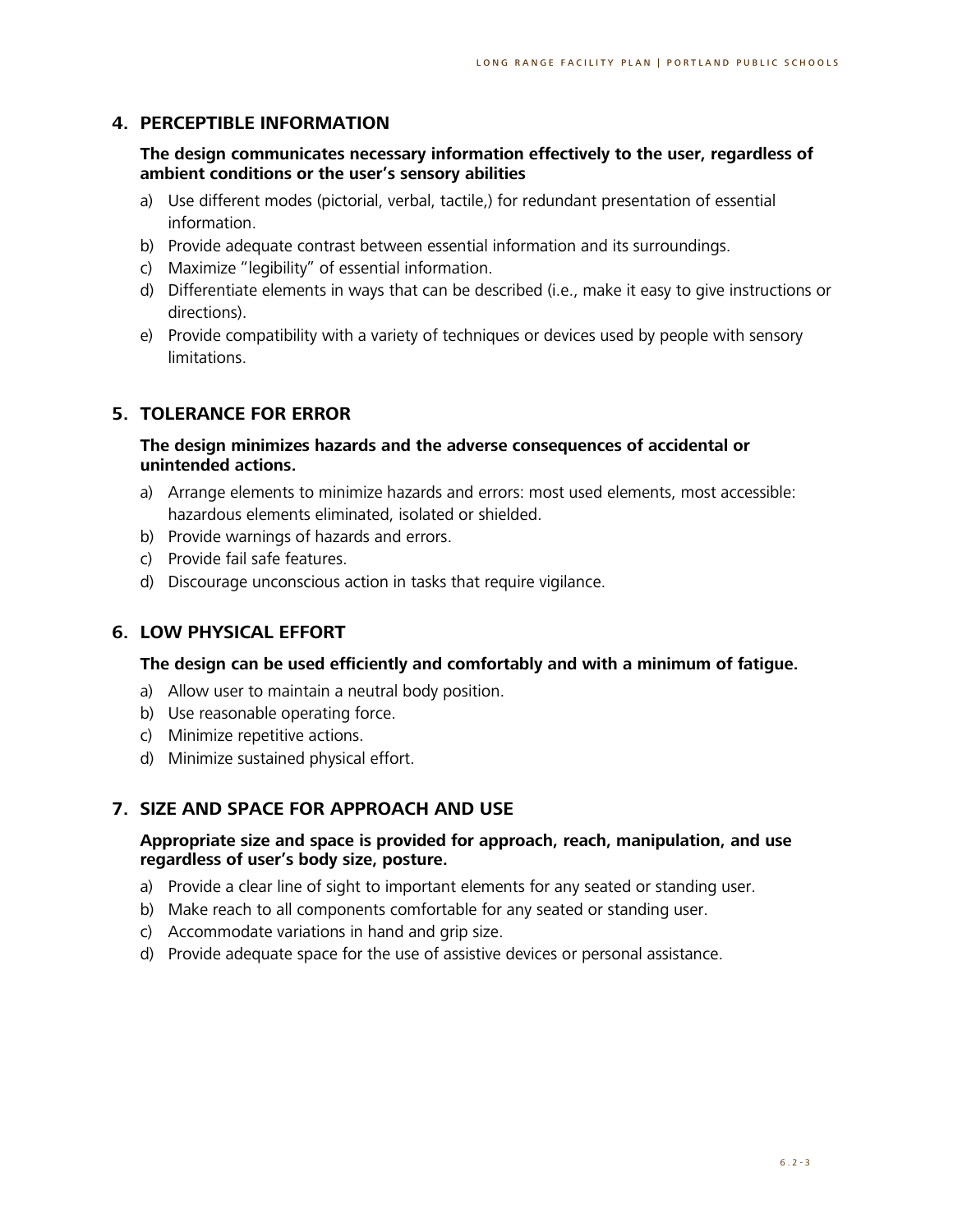### **BACKGROUND PLANNING AND DESIGN PRINCIPLES**

The following planning and designing principles should be considered when building or renovating school facilities.

Provide versatile classroom spaces.

Classrooms that provide a variety of choices in the physical environment are important to meet the wide range of educational requirements for all students, and for helping all students become successful learners.

For example, students may sometimes benefit from greater physical and acoustical separation between activities to reduce distractions. An appropriate arrangement includes a large common classroom area, an alcove off the classroom, and a small room adjacent to the classroom that is acoustically isolated, but visible from the common classroom area. Modular furniture can also provide versatility.

### Use universal design.

Accommodate, to maximum extent possible, people with diverse mobility, agility, and perceptual acuity.

Minimize travel distances.

Physical education, music, art, the library, food services, and elevators should be centrally located to provide reasonable travel distances for all students.

## **Arrange all classrooms in clusters by age groups and provide a variety of instructional spaces for use by all students.**

All students benefit from instruction in a variety of size groups and appropriate spaces are required for all students. Provide appropriate size spaces for various size group activities, ranging from larger group spaces where more than one class can join together to spaces for a typical class size, to spaces for small group instruction and individual instruction.

### Provide for parental involvement.

Parental involvement is critical for all students. Provide rooms for parents to plan for and participate in meetings and for volunteer work to be supported.

### Maintain student dignity.

Accommodations should avoid separating students from their peers in instructional settings, drawing unusual attention to them, or limiting their educational opportunities. Accessible features should be integrated, to allow all students to participate fully in group activities.

Provide accessible outdoor play areas.

Design natural features so that all students may use them.

### Enhance classroom acoustics.

Minimizing background noise, providing classroom amplification, and acoustically appropriate material can positively impact all students.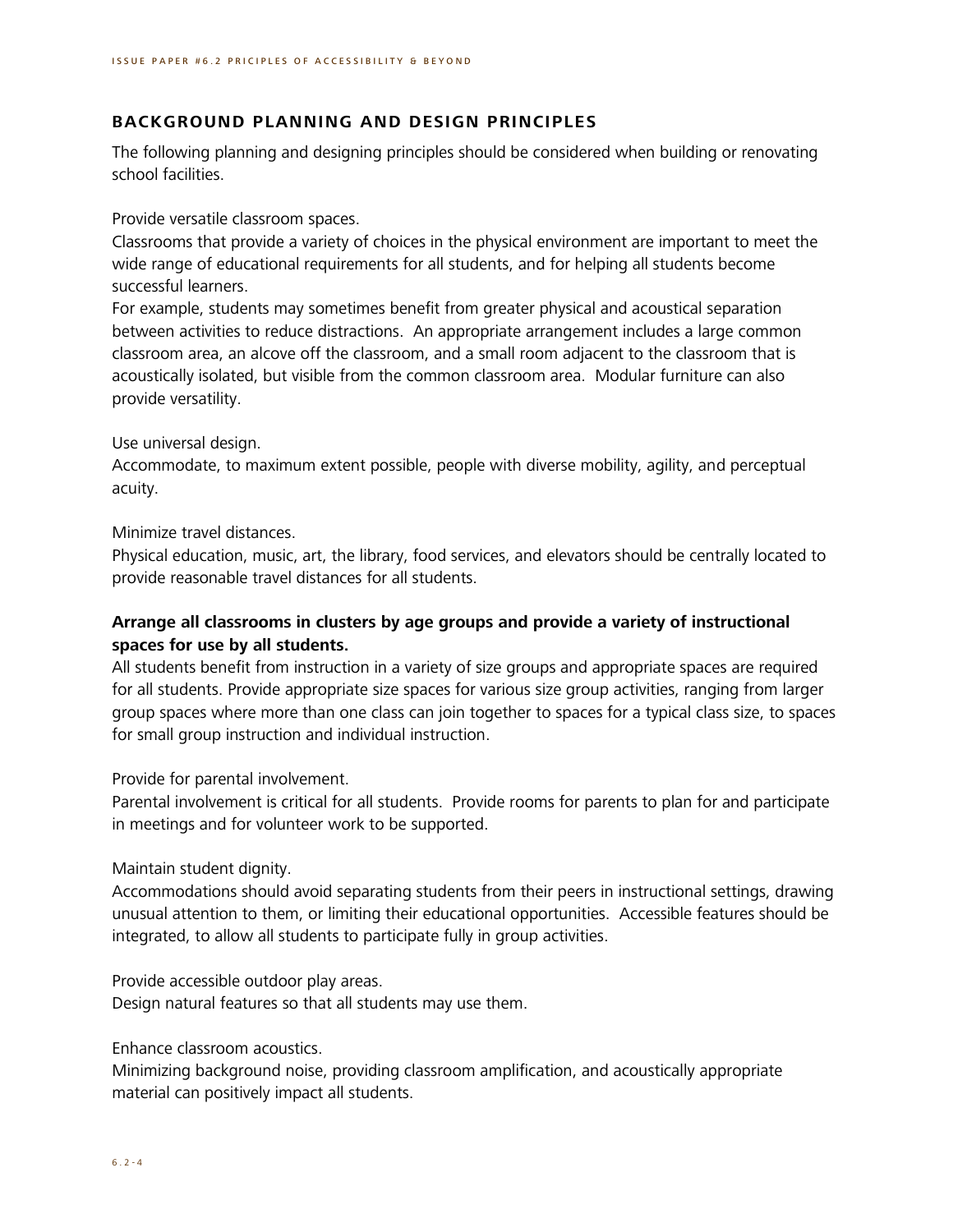#### Improve indoor air quality

Controlling humidity, providing outdoor air, and eliminating contaminants is critical to ensuring successful learning.

### **SUMMARY**

Portland Public Schools accommodates, to the maximum extent possible people with divers mobility, agility and perceptual acuity. To achieve this guiding principal the principles of Universal Design is incorporated into the design of our facilities. They are:

Equitable Use: The design is useful and marketable to people with diverse abilities.

Flexibility in Use: The design accommodates a wide range of individual preferences and abilities.

Simple and Intuitive: Use of the design is easy to understand, regardless of the user's experience, knowledge, language skills or current concentration level.

Perceptible Information: The design communicates necessary information effectively to the user, regardless of ambient conditions or the user's sensory abilities.

Tolerance for Error: The design minimizes hazards and adverse consequences of accidental or unintended actions.

Low Physical Effort: The design can be used efficiently and comfortably and with a minimum of fatigue

Size and Space for Approach and Use: Appropriate size and space is provided for approach, reach, manipulation, and use regardless of user's body size, posture.

### **References and Resources**

PPS Facility ADA Assessments, Ankrom Moisan Architects, 2009 <http://www.pps.k12.or.us/departments/schoolmodernization/2053.htm>

Creating Accessible Schools, James Ansley, 2000, National Institute of Building Sciences <http://www.ncef.org/pubs/accessibility.html>

Accessibility Regulations and a Universal Design Philosophy Inspire the Design Process: Instead of stifling creativity, a climate of access pushes architects to be inventive, Barbara Knecht, Architectural Record

http://archrecord.construction.com/resources/conteduc/archives/0401edit-1.asp

The Principles of Universal Design, Center for Universal Design, NC State University <http://www.ncsu.edu/project/design-projects/udi/center-for-universal-design/the-principles-of-universal-design/>

Planning and Designing for Students with Disabilities, Allen C. Abend, R.A., 2001 <http://www.ncef.org/pubs/disabilities.pdf>